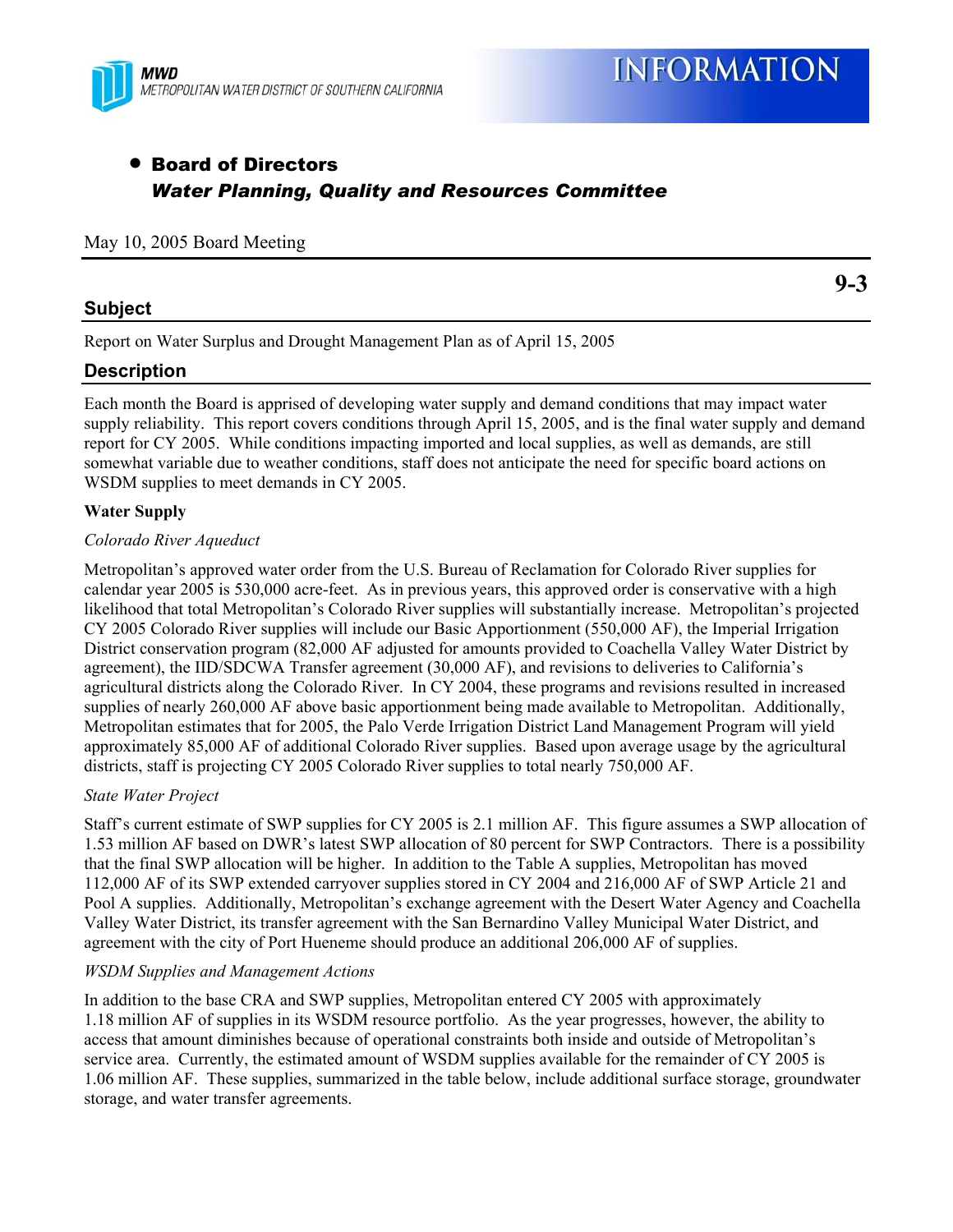|                       | <b>Current Storage</b><br>Levels | <b>Capacity Available</b><br>for Storage | <b>Remaining Take</b><br><b>Capabilities</b> | <b>Remaining Put</b><br><b>Capabilities</b> |
|-----------------------|----------------------------------|------------------------------------------|----------------------------------------------|---------------------------------------------|
| CRA Storage *         | 297,000                          | 423,000                                  | 54,000                                       | 250,000                                     |
| SWP Storage **        | 922,000                          | 318,000                                  | 486,000                                      | 153,000                                     |
| In-Region Storage *** | 1,134,000                        | 577,000                                  | 517,000                                      | 152,000                                     |
| Total                 | 2,253,000                        | 1,318,000                                | 1,057,000                                    | 555,000                                     |

### **Current WSDM Supplies for CY 2005**

\* CRA storage includes surface and conjunctive use storage<br>\*\* SWD storage includes surface flow and conjunctive use at

SWP storage includes surface, flex and conjunctive use storage

In-Region storage includes surface, cyclic storage and conjunctive use storage

In addition to water supplies, water management actions including increased conservation and delivery reductions of non-firm demands also are available under the WSDM Plan.

#### **Storage Conditions**

At the Water Planning, Quality and Resources Committee meeting scheduled on May 9, 2005, staff will be updating the Board on storage conditions in key reservoirs that impact CRA, SWP and In-region supplies.

#### **Demand**

Current projected total demands on Metropolitan for CY 2005 – including losses – range from a low of 1.5 million AF under wet conditions to a high of 2.1 million AF under dry-year conditions. This estimate includes a projected range for firm demands of 1.3 to 1.8 million AF. Under normal hydrologic conditions, total current trend demands are projected to be 1.8 million AF.

#### **Summary**

Currently, the projected CRA and SWP base supplies total approximately 2.8 million AF. Thus, Metropolitan should be able to cover the current range of estimated demands in CY 2005. At the beginning of each year, Metropolitan faces a wide range of possible supply and demand conditions. The WSDM Plan provides a strategy to manage Metropolitan's resources to meet that range of possible hydrologic conditions for the upcoming year. Any significant changes in conditions for the remainder of the year will be reported at the Water Planning, Quality, and Resources Committee meeting.



### **Current CY 2005 Supply/Demand Balance**